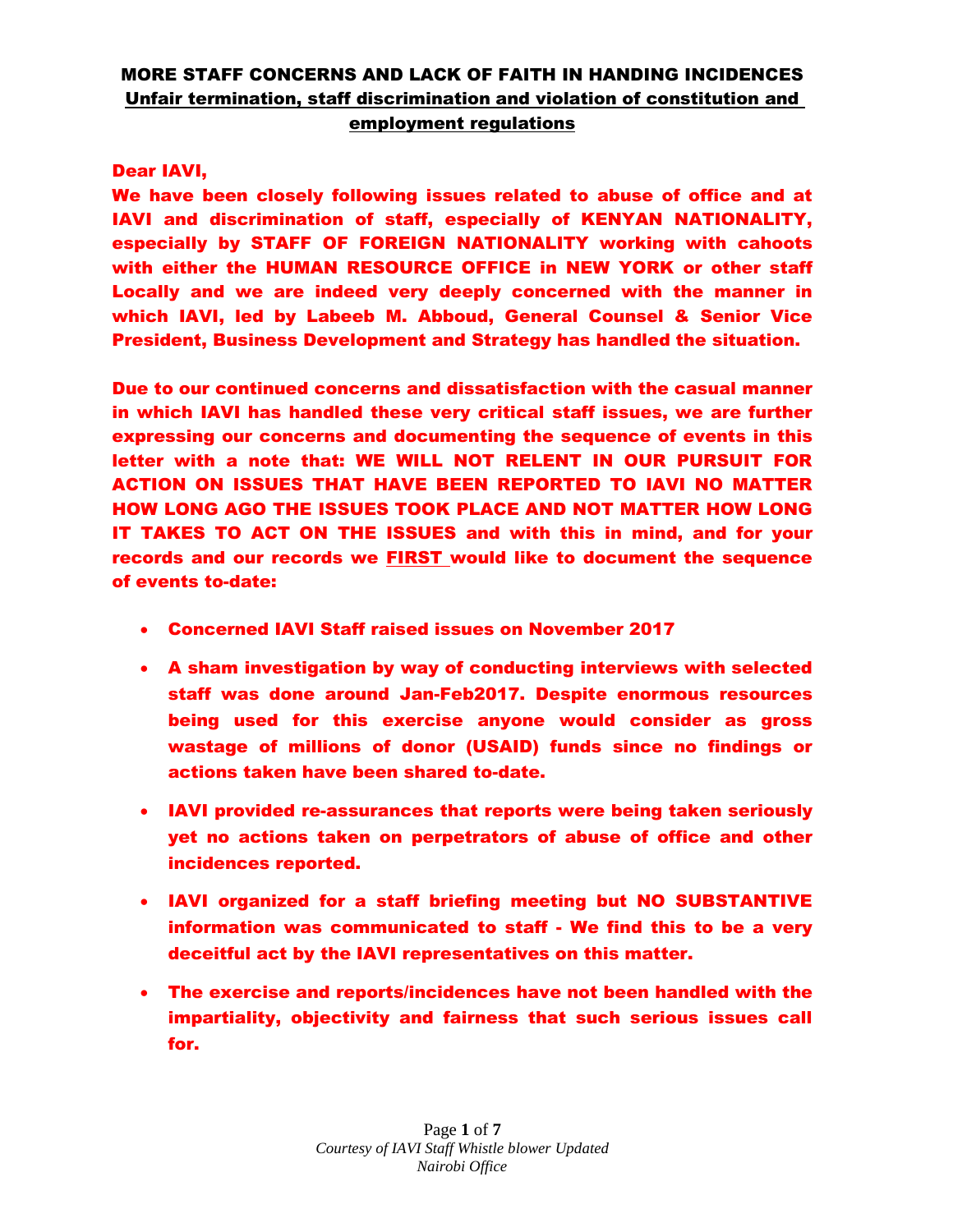- We are further aware of an ongoing COURT CASE IN KENYA where IAVI & Dr. Anatoli Kamali have been sued for violation of the Kenya employment regulations. What concerns us is even with the case in court, Anatoli continues to enjoy his status at IAVI and continues to earn from Donor money – isn't this very high level of impunity and complete disregard of local regulation to you?
- We are further concerned that despite having reported the abuse of office incidences and other staff mal-practices, IAVI continues to pay the perpetrators using the same donor funds and tax-payer monies that was wasted in the so-called investigation. Anyone would not think that this is right thing to do. It is grossly wrong and inexcusable.

SECONDLY, we would like to provide yourself, IAVI CEO, IAVI Board a snapshot of incidences and their perpetrators, that we do not have faith in their investigation and that we repeat again, however long ago they happened OR however long it takes to take action, we shall not relent till justice takes it course.

Mis-use of Authority by Directors (Dr. Anatoli Kamali) and Colluding with Junior staff to undermine and terminate contracts of other staff

Anatoli continues to commit injustices on Kenyan and Ugandan staff. Anatoli continues to peddle rumours about Daniel and Victoria. He alleges malpractices which are unfounded as he continues to hold meetings with Mercy Mshai and Mumtaz to undermine Daniel and falsify information. As an IAVI lawyer please advise IAVI properly before things go bad. These three Musyoka, Mercy and Anatoli are leading IAVI to nowhere. We can't be quite as we continue to work in a toxic environment. See the way Anatoli and Musyoka confided to close off Daniel from knowing the wrongs committed against our colleague in October 2017 just to favour Mercy who even now still does not show respect to current staff. It came to our notice yesterday that Musyokaa has resigned but there needs to be a thorough clean out as the rot is still living with us. Anatoli has started saying that anyone against transgender or same sex cannot survive in IAVI. Our African culture is not respected by Anatoli at all. Interested Kenyan lawyers will sue Anatoli and IAVI for such utterances since the law does not allow such behaviours and malpractices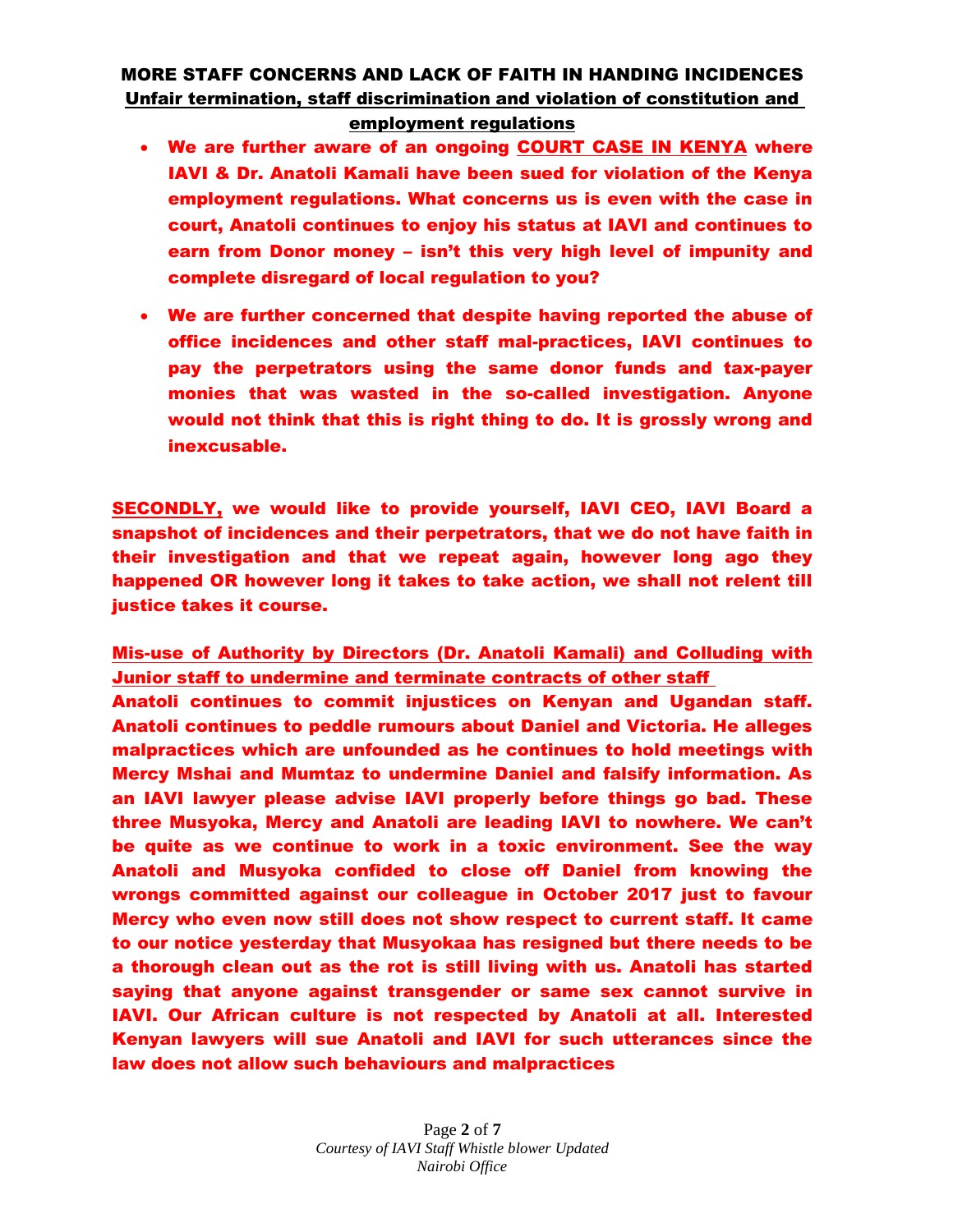employment regulations

Time is up on tolerating harassment, discrimination and abuse of employment rights of Kenyans. we want our colleagues to be heard and be given their rightful compensation without IAVI playing politics. If our colleague was American, his case would have been resolved and given rightful compensation. we are watching the steps IAVI is taking towards this.

### Misuse of Authority by Infringement on privacy of staff (Dr. Kundai Chinyenze):

Unprofessionalism and misuse of authority and impunity is practiced by some senior staff within the office and condoned by the Directors including Dr. Anatoli Kamali. Particularly serious is the practice of visiting staff personal doctors secretly by senior staff within the Nairobi office and using medical information obtained to recommend termination of staff contracts. IAVI Medical Director (Dr. Kundai Chinyenze) who to make matters worse is of foreign nationality and is known to at times work illegally in Kenya without a valid work permit is particularly notorious of perpetrating such acts. We suspect that she works in cahoots (with) and enjoys the protection (of) Anatoli and some senior staff within the HR department because despite reports made in the past about this bad behaviour, not action has been taken on her and her accomplices. During such secret visits, Dr. Kundai (and her accomplices) usually seek details about staff health status/conditions for malicious purposes and we highly suspect that information obtained is used to discriminate against staff and a basis for staff termination. Besides being infringement on staff confidentiality/privacy, it is truly against employment act in Kenya. Such acts will not pass and as a concerned staff I would like to warn you that so long as it goes un-addressed like has happened in the past and after this investigation and as long as Dr. Kundai (together with her accomplices) continue to be associated with the organization the acts will continue to haunt the organization and donors whose funds are used to pay their salaries and will result to huge liabilities IAVI.

### THIRDLY, BELOW, WE ARE INCLUDING REPORTS INCIDENCES THAT HAVE PREVIOUSLY BEEN REPORTED TO IAVI, WITH NO ACTION HAVING BEEN TAKEN ON THEM FOR YOUR RECORDS AND OUR RECORDS TOO:

Over the past couple of years IAVI has been unfairly terminating staff contracts unfairly. This is now becoming a trend and targeting staff of particular nationalities in favor of foreign staff – a practice that is very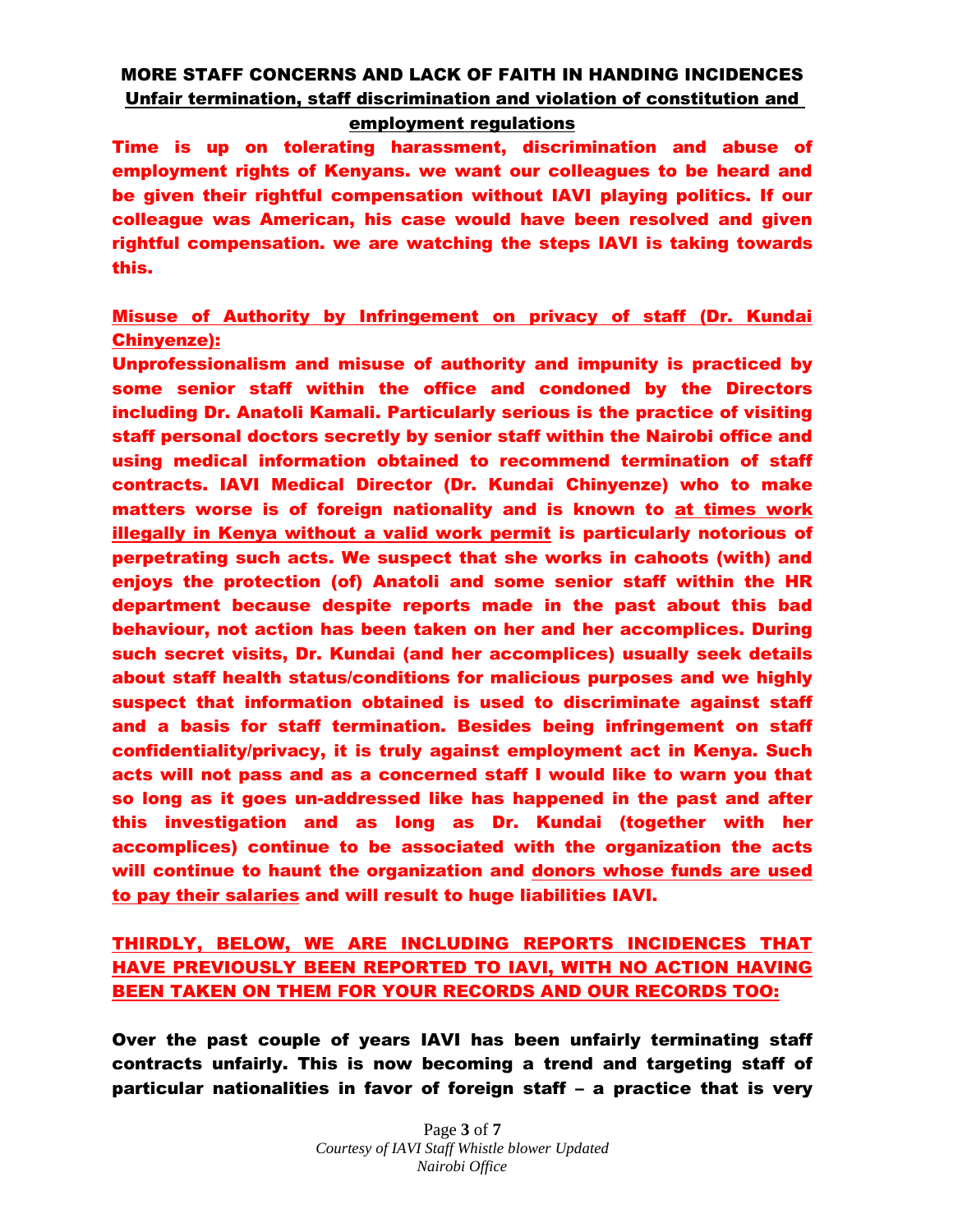#### employment regulations

alarming and needs to be put in check. The following reasons support these allegations:

- 1. Reasons for Termination
	- The organization does not state the reasons for termination or separation in the termination letters. As part of fair labor practice, it is essential for an employee to be provided with sufficient and unambiguous reasons for termination, but IAVI has consistently ignored this requirement.
	- The Regional Director (Anatoli Kamali a Ugandan Nationality) spreads rumors and collude with staff at partner institutions to contravene compliance and purport that partner staff are pressed by IAVI employees.
- 2. Dishonesty by the Employer representatives
	- a. The organization has at times invoked a non-existent deficit situation as a reason for termination of staff contracts.
	- b. No procedure followed at all when these are done humiliating staff unnecessarily.
	- c. Kenyan heads of department are ceremonial and are just made to take orders.
	- d. We are leaving in fear as IAVI Employees currently based on what has happened to 3 of our staff who are Kenyans
	- e. We fear the power installed in Regional Director /HR that makes them not follow the rules
	- f. Particular staff are targeted for dismissal after passing interview. Staff at partner staff who failed interviews are planted against them and sabotage their work for status quo to remain as is and supported by regional director (Anatoli Kamali)/cronies. At the moment there is a plan to replace staff with one who is known to contravene compliance because he is favored despite all that by the HIL.
	- g. Things are forced in our throat.
	- h. Integrity of staff here are severed by the behavior of Anatoli.
	- i. Anatoli addressed us after dismissing a colleague unprocedurally and gave reason not convincing to us forcing senior colleagues present in the meeting to admit that there was a mistake on the dismissed colleague.
	- j. Anatoli was given a letter by Mumtaz and Mercy spreading a rumor about a colleague and Anatoli never called the colleague to discuss the issue and yet this was a manager of a department.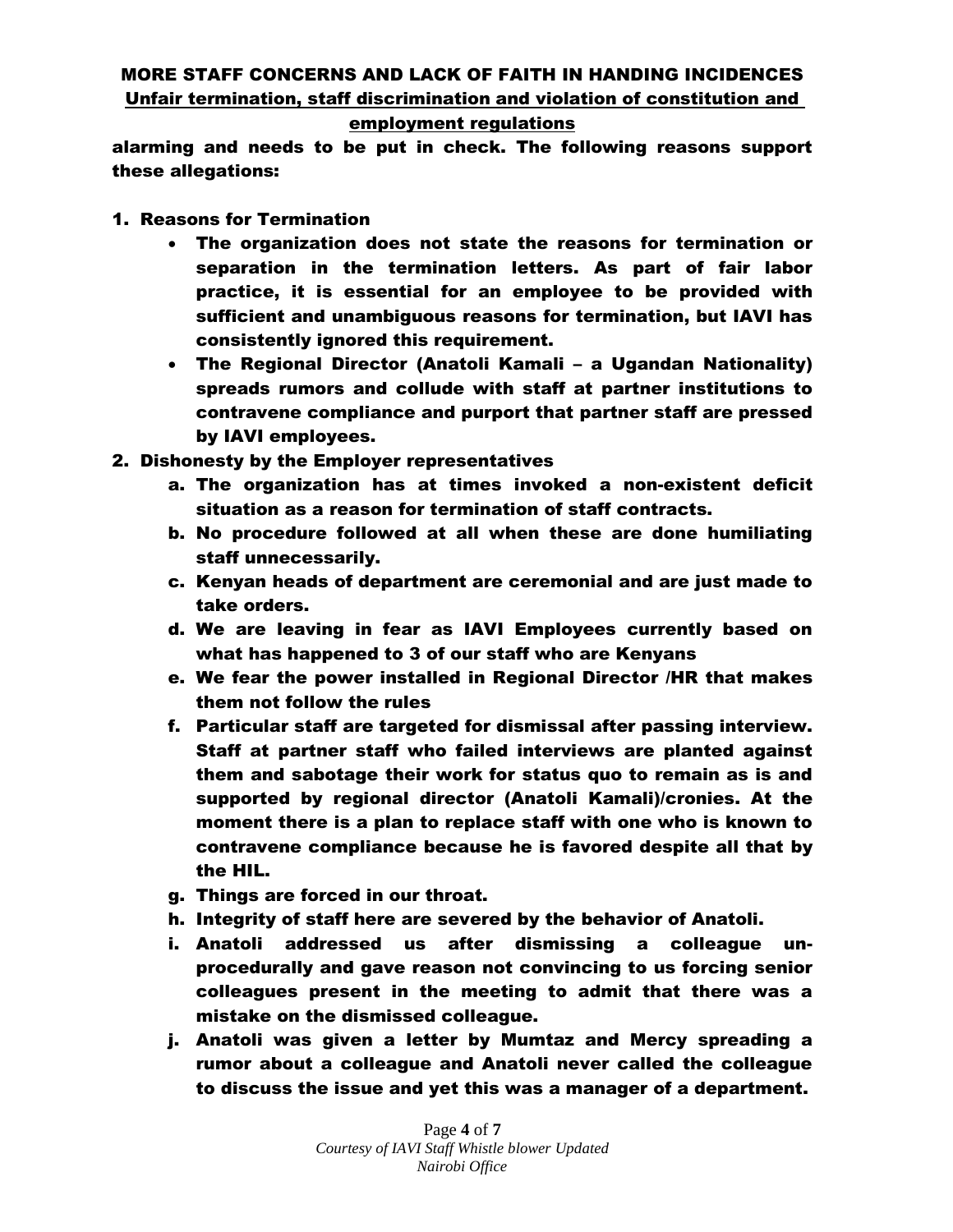#### employment regulations

- k. Is this the best way to manage an institution of this stature? We are really disappointed as IAVI staff and the same sentiment moves across other CRCs where Anatoli had threatened a staff before.
- l. Mumtaz before leaving had issues amounting to insubordination of her superiors but Musyoka never did anything about it instead covered her until she left. Our HR needs review and probably have HR who is a local in Nairobi with good understanding of humanity and labor policies and required procedures
- m. Anthony Musyoka (HR) is dishonest- every meeting we have held with him when he is here since I arrived 5 years ago have never been meet. Keeps promising things he cannot do. We are suffering.
- n. A female colleague came on with high expectation to work here and later got frustrated and later dismissed too on grounds which don't make sense. Must we be friends at work? People need to be looked at in terms of their value because those who judge them as not nice are also not nice at all. It is sad poaching a staff and after 6 months you make them jobless putting people with families in trouble and severing their integrity and rights as citizens of their countries.
- o. Creating tensions and divisions between IAVI staff and CRCs who don't want compliance for purposes of conducting studies as per guidelines and regulations and yet complains keep coming every time.

#### 3. Violation of provisions of the Kenya Employment Act 2007

- a. Even where organizational deficit could be a genuine reason for termination of contracts, the selection of staff to be terminated is not done in adherence to the provisions for the Kenya Employment Act 2007 section 40 (1) (c) which states "the employer has in the selection of employees to be declared redundant had due regard to seniority in time and to the skill, ability and reliability of each employee of the particular class of employees affected by the redundancy". Instead staff are unfairly targeted depending on their relationship with other senior staff within the organization or other ethnic affiliation.
- 4. Infringement/breach to confidentiality/privacy of staff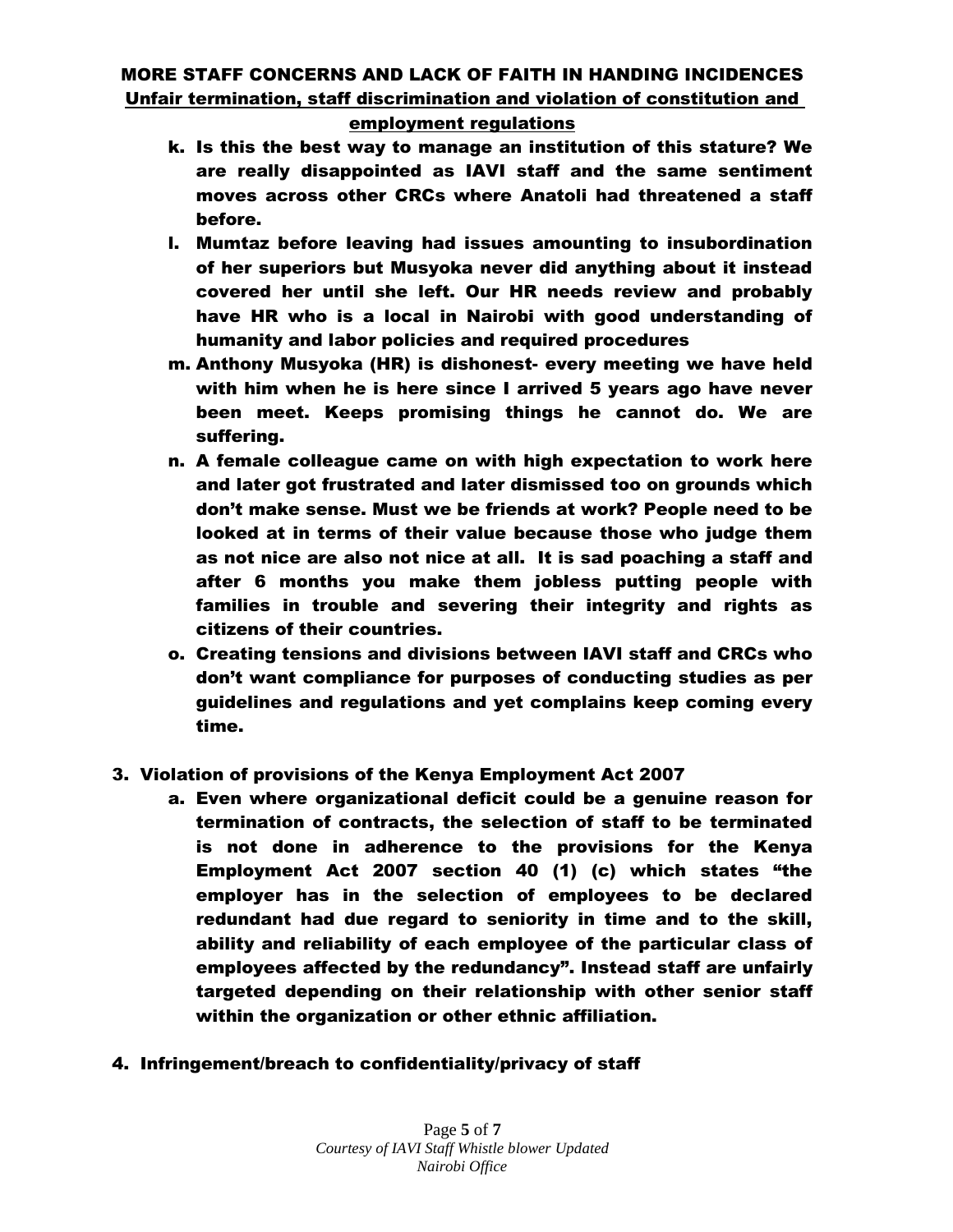#### employment regulations

- a. Access of medical record by human resources under the pretext that they would like to confirm the status of accounts while in actual sense they use the information disclosed to them not for review of status of medical cover utilization but to assess medical conditions as implied by the medical insurance utilization to make decisions to terminate.
- 5. Termination/by Discrimination
	- a. Staff contracts terminated due to depletion of the medical insurance and request for top-up.
- 6. Malice by Senior staff/Misuse of Authority/Unprofessionalism/Impunity
	- a. Secret visits to staff personal doctors/physicians by senior staff within the IAVI Nairobi office (one notorious one being off foreign nationality and is known to at times work illegally in Kenya without a valid work permit) to seek for details about staff health status/condition happens within IAVI and this is indeed a very malicious/sinister, a serious infringement/breach of staff confidentiality/privacy. Medical information obtained by these staff is usually at times used as a basis for termination which is outright discrimination based on my medical condition.
- 7. Violation of organizational policies
	- a. Even when violations of organizational policies such as the one highlighted in 6 above are reported to HR, such actions go unpunished which means that coordination/directives come from very critical offices such as the HR department.
	- b. They have punished staff falsely to pave way for impunity at some CRCs that have interest of IAVI jobs and employing them will be a great conflict of interest because they won't look at things with independence but rather support the rot going on at some places.
- 8. Unfair Labor Practices:
	- a. Appointment to IAVI: headhunting and removal of staff from permanent and pensionable job from other organizations that they have served for many years. It is an unfair labor practice to be headhunted and removed from a permanent and pensionable job just for a separation to be decided after only after months or a few years of service.
	- b. In some instances, an organizational deficit situation, allegations, planting Clinical Research Centre staff against staff among others has been cited as reason for staff termination.